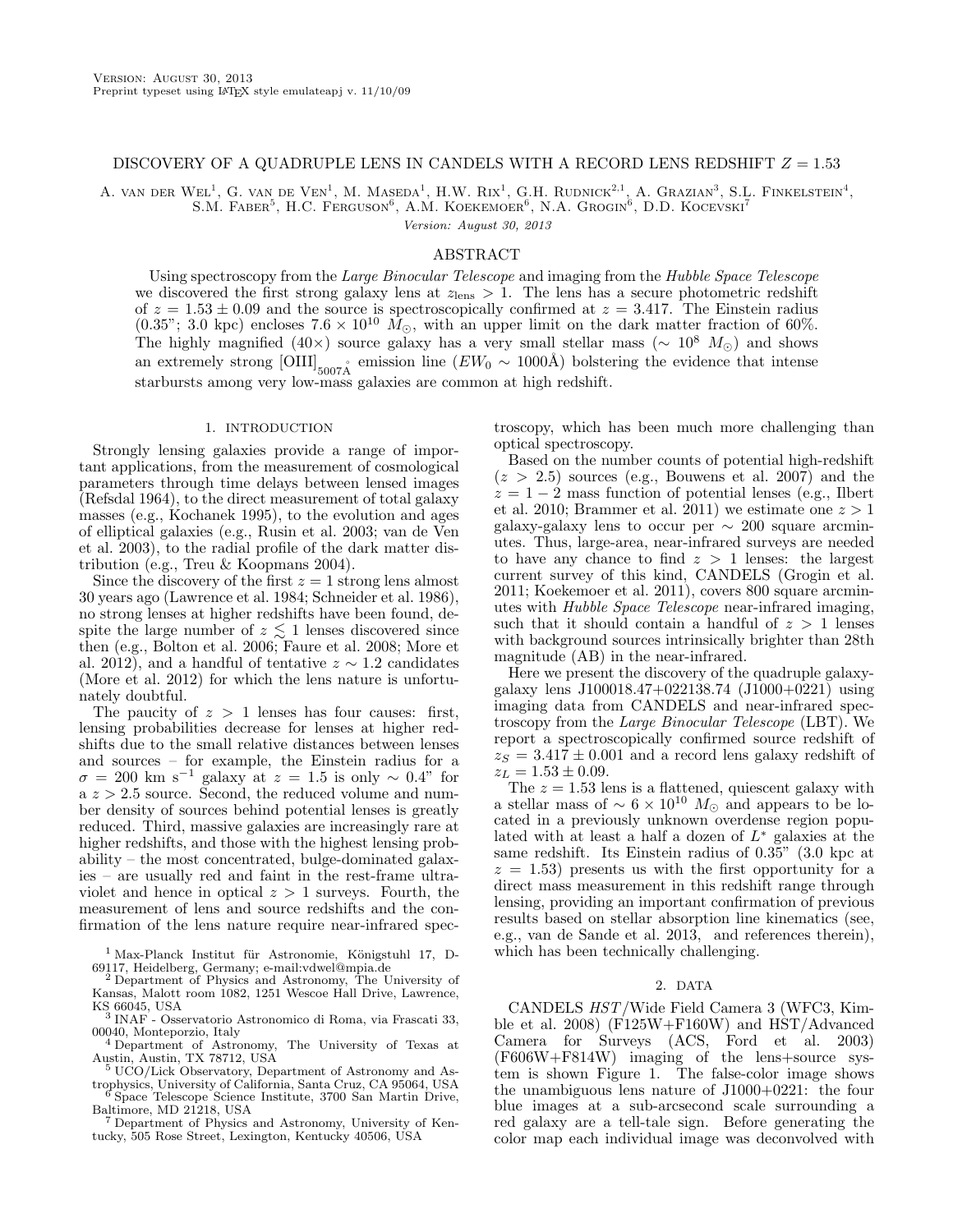

Figure 1. Top: Quadruple gravitational lens J1000+0221 with an Einstein radius of 0.35". The false-color image is generated using HST/WFC3 imaging from CANDELS (F125W in green, and F160W in red) and HST/ACS imaging from COSMOS and CAN-DELS (F814W in blue). These individual images were processed with the Lucy-Robertson deconvolution algorithm. The lensing galaxy is a flattened galaxy with little or no star formation and<br>a stellar mass of  $\sim 6 \times 10^{10}$   $M_{\odot}$ . Its redshift of  $z = 1.53 \pm 0.09$ makes this galaxy the most distant strong galaxy lens discovered to date. The source, magnified by a factor 40, is a young, strongly starbursting galaxy with a very small stellar mass ( $\sim 10^8$   $M_{\odot}$ ).<br>Bottom: HST/ACS and HST/WFC3 images (2.4"×2.4") of the lens-source system (top row). A Sérsic model is produced based on the F160W image, masking the annulus containing the source images. This Sérsic model is scaled and subtracted from the other images. The residuals are shown in the bottom row.

the Lucy-Robertson algorithm, using appropriate point spread functions (PSFs) for each filter (§3). Images in the individual filters are shown in Figure 1. Especially after subtraction of the lens (see §3 for details) the almost continuous Einstein ring with a radius of  $\sim 0.35"$ is clearly seen in all filters.

The source redshift  $z_S = 3.417$  is measured from  $LET/LUCI$  (Seifert et al. 2003) near-infrared spectroscopy originally aimed at obtaining continuum spectroscopy of massive galaxies at  $z = 1.5-2$ . A 3-hour observing sequence of individual, dithered 120s exposures with the H+K grism in a 1" wide slit and seeing  $\sim 0.6$ " produced significant detections of three emission lines in the K band, identified as  $H_\beta$  and 2× [OIII] (see Figure 2). These fortuitously lensed emission lines allowed us to identify the lens nature of the system, which we were able to confirm upon visual inspection of the HST imaging described above. No spectroscopic redshift for the lens could be determined from the H- or K-band spectrum. The multi-slit capability of LUCI allowed us to



Figure 2. LBT/LUCI K-band spectrum of J1000+0221, smoothed with the instrumental resolution. The marginally nonzero continuum is mostly due to the  $z = 1.53$  lens. The three indicated nebular emission lines, all detected with  $10\sigma$  confidence or better, are from the source at  $z = 3.417$ . The strength of the emission line galaxies and  $\left[\text{OIII}\right]/\text{H}\beta$  line ratio imply a very young (10 Myr), star-bursting system. Given the magnification of  $\mu = 40$ , we infer a stellar mass of  $\sim 10^8$   $M_{\odot}$ .

target several of the galaxies in the immediate vicinity of J1000+0221, one of which we spectroscopically confirmed at  $z = 1.525$  through the detection H $\alpha$  and [NeIII] in the H band. The LUCI data reduction procedure is described in detail by M. Maseda et al. (in prep.).

Finally, we include ground-based photometry in our analysis. We use the Newfirm Medium Band Survey (NMBS) multi-wavelength catalog and derived data products from Whitaker et al.  $(2011)$ , as well as  $Uqr$  LBT photometry from the Large Binocular Cameras (LBC, Boutsia et al. in prep.). These datasets provide us with combined photometry for the lens and source, which we will jointly analyze with the spatially separated photometry from the HST data described in §3 in order to obtain accurate redshift and stellar mass estimates.

#### 3. LENS-SOURCE IMAGE DECOMPOSITION

We use GALFIT (Peng et al. 2010) and the PSF from van der Wel et al.  $(2012)$  to produce a Sérsic model for the F160W image of the lens. An annulus with an inner radius of 0.18" and an outer radius of 0.66" containing the source images is masked in the fitting process. The half-light radius measured along the major axis is  $R_{\text{eff}} =$  $0.29 \pm 0.01$ " or  $R_{\text{eff}} = 2.5 \pm 0.1$  kpc. The Sérsic index is  $n = 2.2 \pm 0.2$ , the projected axis ratio  $q = 0.52 \pm 0.01$ , and the position angle  $(PA = 27 \pm 1)$  degrees from North to East). The results do not significantly change if the masked region is made narrower. This size and shape are rather typical for early-type galaxies at  $z \sim 1.5$  (e.g., van der Wel et al. 2011; Chang et al. 2013).

Then, for each of the ACS and WFC3 images, we convolve this Sérsic model with the appropriate PSF model<sup>8</sup> and scale the total flux to minimize the residual flux within a radius of 0.18". The scaled models provide us with PSF-matched photometry of the lens. The lenssubtracted images are shown in the bottom row of Figure 1. Total source fluxes are then measured within 1" diameter apertures.

In order to increase the wavelength coverage, we take the IRAC 3.6 $\mu$ m and 4.5 $\mu$ m photometry from the NMBS

<sup>8</sup> The F125W PSF is taken from van der Wel et al. (2012); a bright, non-saturated star in the mosaic serves as the PSF model for the ACS images.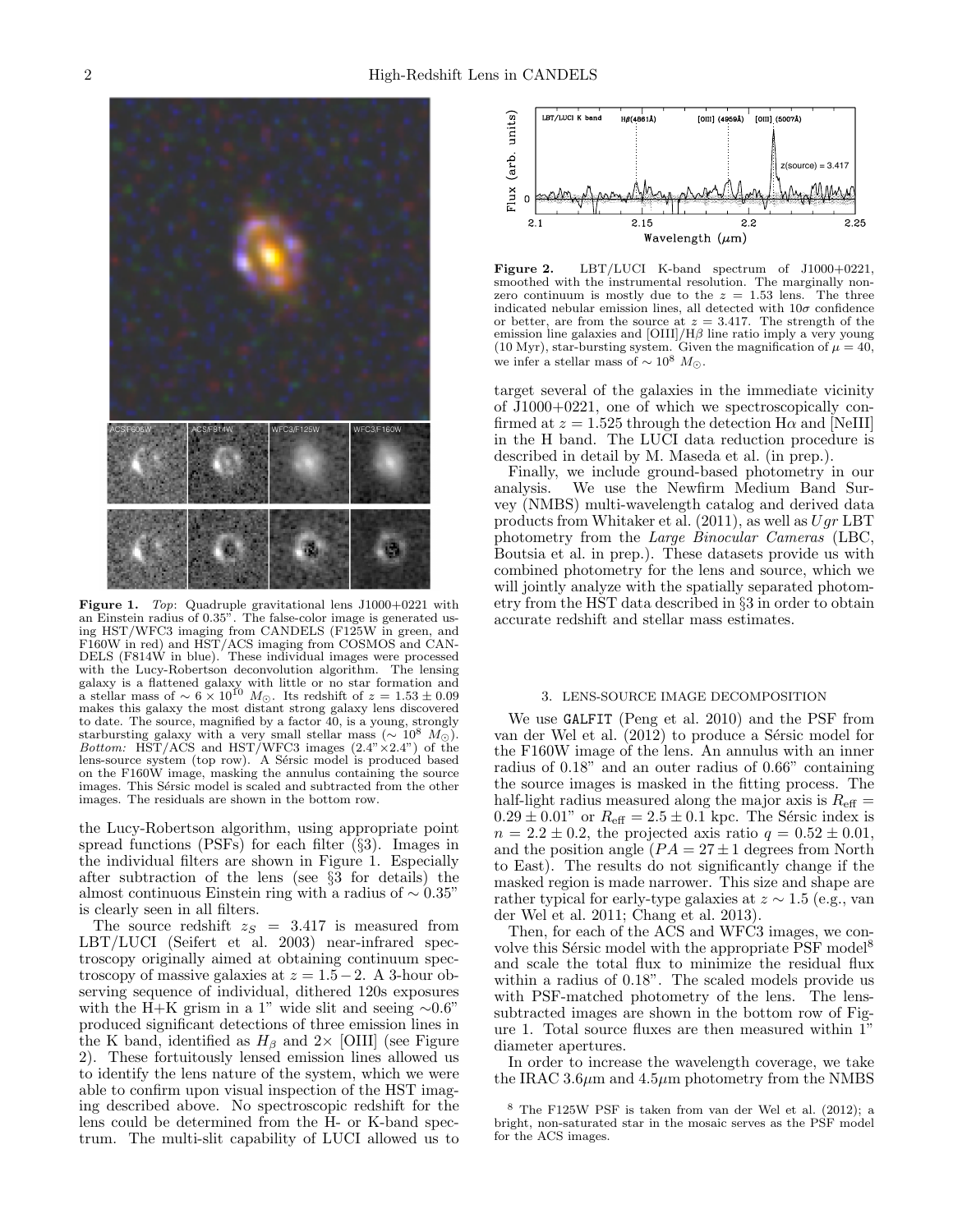Table 1 Photometry based on decomposed HST images (Figure 1) and Spitzer/IRAC photometry.

|        | F606W          | F814W          | F125W                             | F160W          | IRAC <sub>36</sub> | IRAC <sub>4.5</sub> |                 |
|--------|----------------|----------------|-----------------------------------|----------------|--------------------|---------------------|-----------------|
|        | AB mag         |                |                                   |                |                    |                     |                 |
| lens   | $26.4 + 0.4$   | $25.3 \pm 0.2$ | $22.43 \pm 0.05$ $21.85 \pm 0.05$ |                | $20.9 \pm 0.1$     | $20.8 \pm 0.1$      | $1.53 \pm 0.09$ |
| source | $24.3 \pm 0.1$ | $23.8 \pm 0.1$ | $23.9 \pm 0.2$                    | $23.9 \pm 0.3$ | $\cdots$           | $\cdots$            | $3.417 + 0.001$ |

Table 2 Positions and flux ratios of lens and images. The positional uncertainty is  $10^{-5}$  degrees.

|         | R.A.        | Dec.         | F160W flux ratio |
|---------|-------------|--------------|------------------|
|         | J2000       | J2000        | Arb. units       |
| lens    | 150.0769694 | $+2.3607623$ | .                |
| image A | 150.0770240 | $+2.3608697$ | $0.37 \pm 0.03$  |
| в       | 150.0768853 | $+2.3607955$ | $0.30 + 0.03$    |
| С       | 150.0770630 | $+2.3607356$ | $0.69 \pm 0.04$  |
| D       | 150.0769501 | $+2.3606752$ | $0.14 \pm 0.03$  |

catalog and include a small correction for the source flux, estimated to be 10% based on the spectral energy distribution of the source (see §6). Hence we have obtained separate photometry for the lens and the source, which we show in Figure 3 and list in Table 1.

### 4. LENS REDSHIFT AND STELLAR MASS

Spectroscopic confirmation of the lens redshift has remained elusive due to its faintness (V  $\sim$  26; H<sub>F160W</sub>  $\sim$ 22) and apparent lack of emission lines. However, the red  $I_{F814W} - J_{F125W}$  color implies the presence of the Balmer and/or  $4000\text{\AA}$  break straddled by these two filters, suggesting a redshift in the range  $1.2 < z < 2.0$ . Using EAZY (Brammer et al. 2008) we construct the redshift probability distribution based on the photometry given in Table 1, and find that the peak lies at  $z = 1.53$ . We find the same result if we include the LBC U-band photometry.

The lens-source system is unresolved in the groundbased imaging, which thus produces the sum of the fluxes of the source and the lens. The source has an accurately known redshift and a very simple spectral energy distribution (SED), given that it is young and dust-poor as indicated by the blue colors (see Figure 3 and §6). The EAZY redshift probability distribution for the lens based on the NMBS photometry after subtracting the source SED peaks at  $z = 1.50$ . The combined probability distribution from the two independent redshift estimates give  $1.44 < z < 1.62$  ( $1.34 < z < 1.74$ ) as the 68% (95%) confidence interval, with no secondary redshift solutions.

Further credence to our redshift estimate of the lens, and the precise value of  $z = 1.53$  in particular, is lent by the four  $\sim 10^{11}$  M<sub>☉</sub> galaxies with  $z_{\rm phot} \sim 1.5$  in the NMBS catalog within a projected distance of 250 kpc, one of which could be spectroscopically confirmed at  $z =$ 1.525 with our LUCI spectroscopy. This is the only such overdensity in the COSMOS field, and suggests that the lens is a member.

We use FAST (Kriek et al. 2009) to estimate the lens stellar mass, star-formation history and attenuation based on the ACS+WFC3+IRAC photometry given in Table 1. The best-fitting, solar metallicity model, shown in red in Figure 3, has an age of 1 Gyr, with an exponentially declining star formation rate ( $\tau = 0.05$  Gyr), and moderate extinction  $(A_V=0.8)$ . Dustier models with some residual star formation cannot be ruled out. The



Figure 3. Spectral energy distribution of gravitational lens system J1000+0221. The blue points show the HST photometry of the source, derived from the lens-subtracted images shown in Figure 1; the red points show the HST photometry of the lens, obtained from GALFIT-based Sérsic models for the lens; the open black points show the sum of the HST photometry for lens and source; the filled black points show ground-based photometry for the combined lens-source system from NMBS (Whitaker et al. 2011); the magenta points show ground-based photometry for the combined lens-source system from LBT/LBC (Boutsia et al. (in prep.). The LBT/LBC fluxes  $r$ -band flux agrees very well with the  $\hat{HST}$  F606W flux. The offset between the NMBS photometry on the one hand, and the HST and LBT photometry on the other hand is of unknown origin. The red and blue lines are spectral energy distributions that represent acceptable fits to the photometry of the lens and source, respectively. The source model is a dust-free, 50 Myr old single stellar population (see §6). The lens model has exponentially declining star formation rate with an age of 1 Gyr and  $A_V = 0.8$  (see §4).

star formation rate is at most a few  $M_{\odot}$  / yr<sup>-1</sup> given that we see no  $H\alpha$  in the LUCI spectrum and only have a marginally significant Spitzer  $24\mu$ m flux (from the NMBS catalog). The stellar mass is  $M_* = 6^{+4}_{-1} \times 10^{10}$   $M_{\odot}$ , assuming a Chabrier (2003) stellar initial mass function. Although the results of the SED fit suffer from the usual age-metallicity degeneracy, the mass estimate is not sensitive to departures from the adopted (solar) metallicity.

# 5. LENS MODEL

We use the method described by van de Ven et al. (2010) to produce an analytical lens model that allows for a non-spherical underlying mass distribution. In Table 2 we provide the coordinates of the lens center and the four source images, as well as flux ratios for the images measured in F160W. The flux ratios vary with wavelength, as is immediately apparent from the the lens-subtracted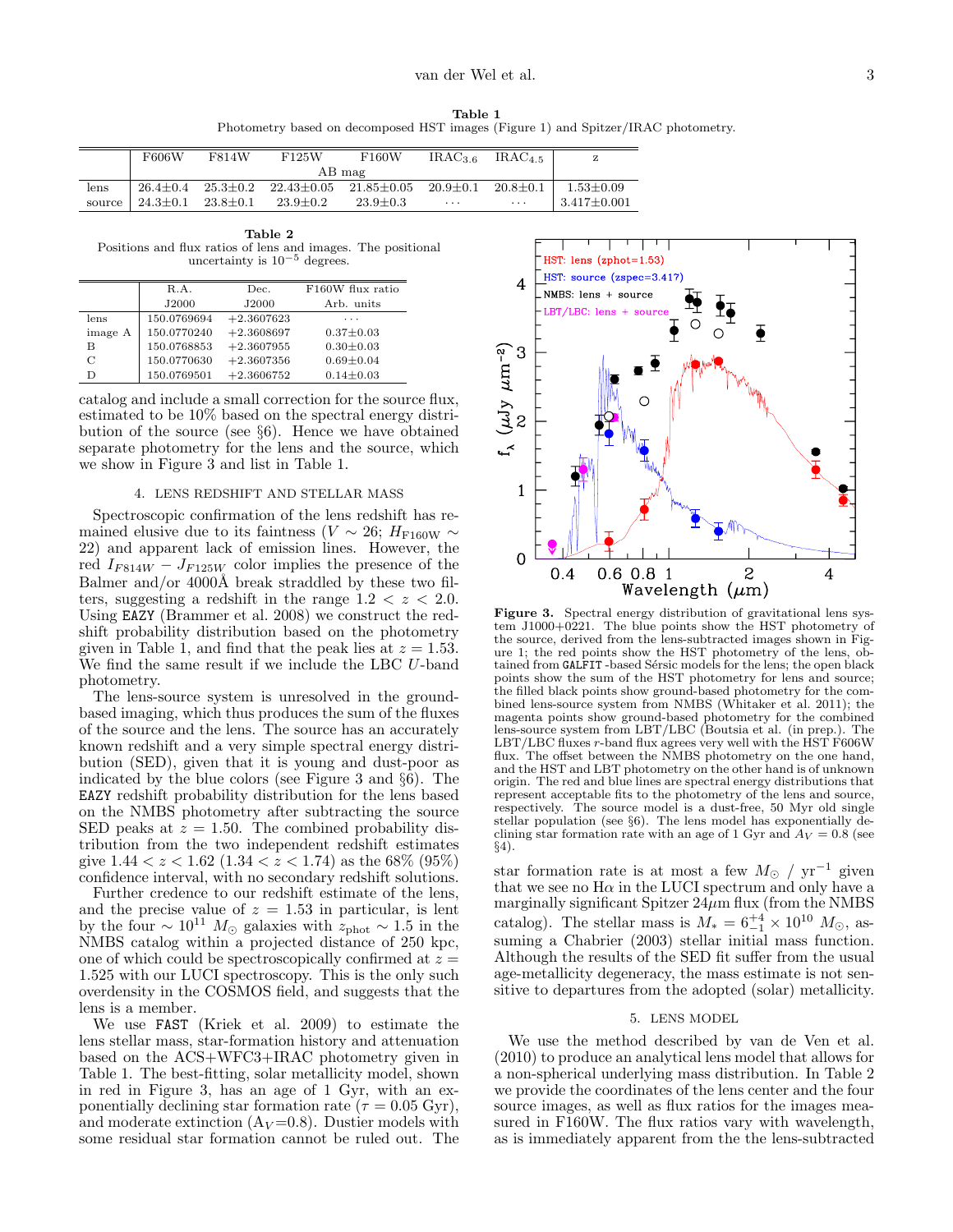images shown in Figure 1: the brightest image is also the bluest. We rule out a supernova by examining the ACS images at two different epochs, such that the color variations suggest that the source has intrinsic, spatial color variations, or that there is dust in the lens, the distribution of which is patchy. Because of the color variations we do not use the flux ratios of the images in our lensing model. Our best-fitting lens model has an Einstein radius of  $R_E = 0.35$ " (or 3.0 kpc) with an enclosed mass of  $M_E = (7.6 \pm 0.5) \times 10^{10} M_{\odot}$ . The total magnification of the source, which is aligned almost perfectly (to within 0.01") with the lens, is  $\mu = 40 \pm 2$ .

Given that 66% of the F160W light from the lens falls within the Einstein radius we derive a stellar mass within the Einstein radius of  $M_*(< R_E) = 4^{+2}_{-1} \times 10^{10} M_{\odot}$ , which implies that stars likely account for the majority, but not necessarily all, of the mass within  $R_E$ . This is also the case if we increase the stellar mass by adopting the Salpeter IMF (which cannot be ruled out) rather than the Chabrier IMF. An indication that light does not precisely trace mass is that the (tangential) critical curve for a mass distribution that is as flattened as the observed light distribution should also be somewhat elongated (in the direction perpendicular to that of the light distribution). The image configuration, however, implies that critical curve is very close to circulur. Furthermore, if mass follows light, then the implied mass profile at  $R_E$ is unusually steep: with little scatter, the typical slope is known to be close to isothermal ( $\gamma \sim 2$ , Koopmans et al. 2009), whereas the implied slope here is  $\gamma \sim 3$ . Given our stellar mass estimate, the roundness of the critical curve, and the extremely steep mass profile slope inferred under the assumption that mass follows light, we conclude that there likely is a significant contribution from dark matter within  $R_E$  of the lens, with an 1- $\sigma$  upper limit of 60%.

As described above, the lens is situated in an overdense environment, which likely contributes to the projected, enclosed mass. A crude estimate of this effect can be inferred by assuming that the most massive galaxy in the overdensity, which lies at a projected distance of 110 kpc, is situated at the center of a spherical Navarro et al. (1996) dark matter halo with concentration parameter  $c = 6$ . Based on the stellar mass of this central galaxy  $(M_* = 3 \times 10^{11} M_{\odot})$  we estiante the halo to have a total mass of  $10^{13.5-14}M_{\odot}$  (Moster et al. 2013), such that the projected mass within the Einstein radius of the lens is  $\sim 10^{10}$  M<sub>☉</sub>. This does not significantly affect our conclusions regarding the dark matter and stellar mass fractions.

Finally, we note that the velocity dispersion implied by the lens model  $(\sqrt{M_E/R_E} \equiv \sigma_E = 182 \pm 10 \text{ km s}^{-1})$ is consistent with stellar velocity dispersions of galaxies at similar redshifts as measured from absorption line spectra (e.g., van de Sande et al. 2013, and references therein): the velocity dispersion is higher by  $\sim 20\%$  compared to present-day galaxies with a similar mass. Our accurate and precise measurement of the velocity dispersion provides important support to the results based on stellar kinematics given the practical difficulties associated with continuum spectroscopy for  $z \gtrsim 1.5$  galaxies.

The HST photometry of the source (blue points in Figure 3) shows a very blue continuum, indicative of a young, dust-free galaxy. Using the method described by Finkelstein et al. (2012) we fit the spectral energy distribution given by the four photometric data points (F606W, F814W, F125W, and F160W) given in Table 1. We confirm the young age  $(50 \pm 30 \text{ Myr})$ , dust-free nature  $(E(B - V) = 0.00^{+0.16}_{-0.00})$ , and blue continuum slope  $(\beta = -2.0 \pm 0.3)$  of the source. The (de-magnified) stellar mass of the galaxy is  $M_* = 2.6^{+2.0}_{-1.3} \times 10^8$   $M_{\odot}$ . The best-fitting model spectral energy distribution is shown in Figure 3.

As we mentioned above and showed in Figure 2, three emission lines are detected with high significance:  $H\beta$ and [OIII] at  $4959\text{\AA}$  and  $5007\text{\AA}$ . We detect a low-level  $(1-2\sigma$  per pixel) continuum in the spectrum, and we use the average continuum flux over the entire K-band wavelength range to estimate the equivalent width of the brightest [OIII] line at  $EW([OIII]_{5007\text{\AA}}) = 340 \pm 50\text{\AA}$ in the observed frame, or  $EW_0([OIII]_{5007\text{\AA}}) = 77 \pm$  $11\AA$  in the rest-frame of the source<sup>9</sup>. Adopting the K band flux ratio predicted by the SED models for the source and the lens we arrive at an estimated rest-frame  $EW_0([OIII]_{5007\text{\AA}}) = 1200 \pm 300\text{\AA}$  for the source alone.

This high  $\widetilde{EW}$  is consistent with the stellar population properties estimates above, although we note that this is not necessarily the EW of the unlensed source, as a spatially varying EW could lead to a boosted, lensed EW. The fact that the brightest image is also the bluest may indicate that this may be the case here, but it is beyond the scope of our analysis to attempt to correct for this effect.

The  $\text{[OIII]/H}\beta$  line ratio from the spectrum shown in Figure 2 is  $5^{+2}_{-1}$ , indicative of a high excitation, and likely a low metallicity. Additional emission lines such as [OII] or [NeIII], needed to confirm the low metallicity, are not detected.

An abundant population of objects at  $z \sim 2$  with very high [OIII]  $EW_0$  was identified by van der Wel et al. (2011), and the properties of those extreme emission line galaxies are very similar to those of the source described here (also see Atek et al. 2011). Remarkably, this is the second such emission-line dominated object that is found to be strongly lensed in CANDELS: using data from the 3D-HST survey (Brammer et al. 2012a), Brammer et al. (2012b) found a galaxy at  $z<sub>S</sub> = 1.847$  with very similar mass and age. Given the abundance of unlensed emission-line galaxies it was seemingly unlikely that even one strongly lensed version exists within a CANDELSsized survey. The existence of two strong lensed galaxies of this kind suggests that such galaxies are likely even more common than is currently assumed, and that objects near or below the detection limits of current surveys – the unlensed magnitude of the  $z = 3.417$  source is  $H_{\rm F160W} \sim 28$  – very commonly display such strong emission lines (cf., Smit et al. 2013). This would have profound consequences for our understanding of galaxy formation: a presumably brief burst of intense star formation may signal the initial formation stage of any galaxy.

<sup>9</sup> The lens+source system is smaller than the slit width, as is the seeing disk for our observations, such that slit losses are negligible.